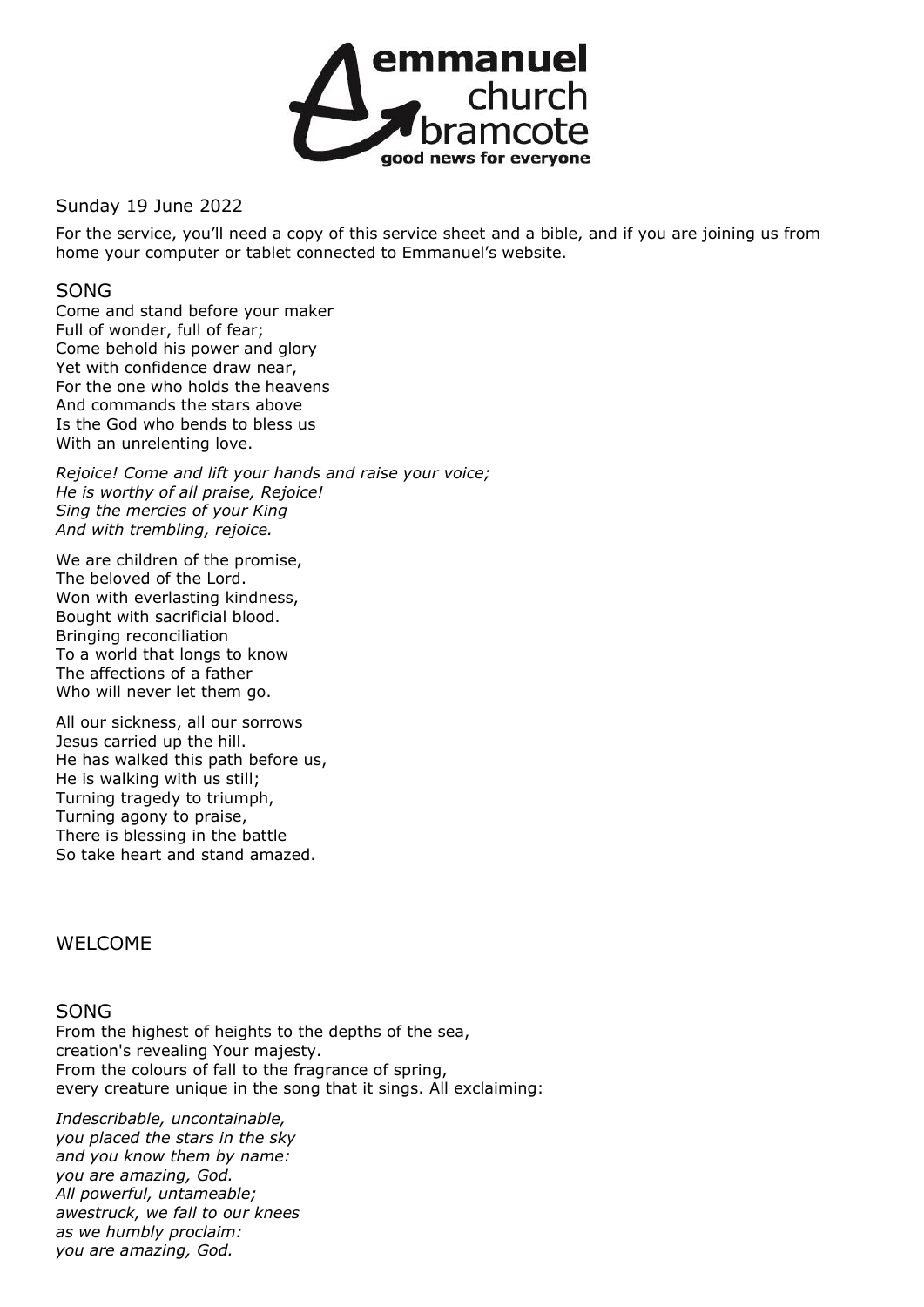Who has told every lightning bolt where it should go, or seen heavenly storehouses laden with snow? Who imagined the sun and gives source to its light, yet conceals it to bring us the coolness of night? None can fathom:

*Indescribable, uncontainable, you placed the stars in the sky and you know them by name: you are amazing, God. Incomparable, unchangeable, you see the depths of my heart and you love me the same. You are amazing, God.*

# CHURCH FAMILY NEWS

*Our children and young people go out to their groups*

#### SONG

The Lord is gracious and compassionate slow to anger and rich in love. (repeat)

The Lord is good to all, he has compassion on all that he has made.

As far as the east is from the west, that's how far he has removed our transgressions from us. (repeat)

Praise the Lord, O my soul, Praise the Lord. (repeat)

#### PRAYERS

#### SONG

Only by grace can we enter, only by grace can we stand; not by our human endeavour, but by the blood of the Lamb.

*Into your presence you call us, you call us to come. Into your presence you draw us, and now by your grace we come, now by your grace we come.*

Lord, if you mark our transgressions who could stand? Thanks to your grace we are cleansed by the blood of the lamb. (repeat)

BIBLE READING Luke 19:1-10